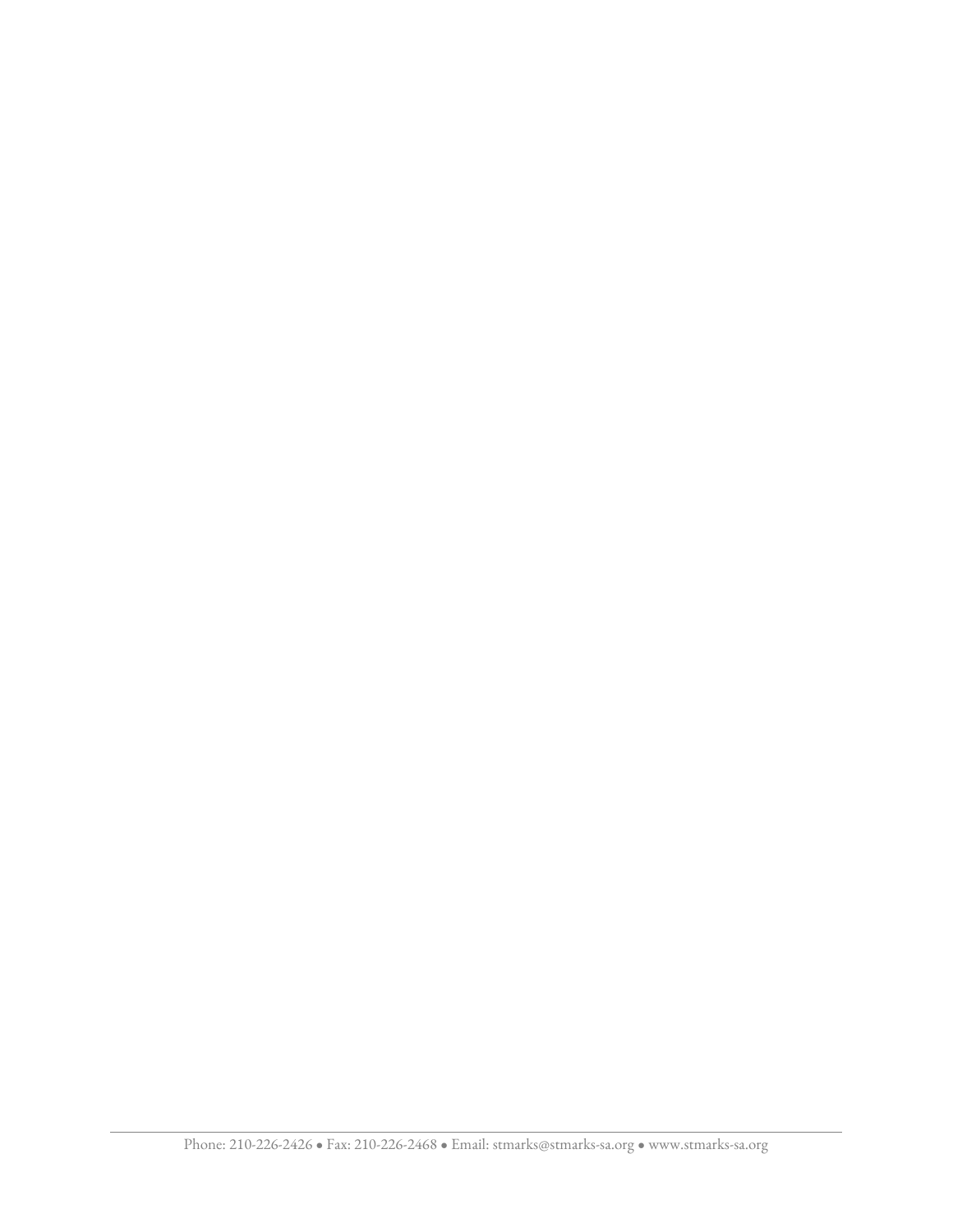When we were writing the Lilly proposal, it was clear to me that the things that feed my soul are those elements that drew me to St. Mark's when I was called to be your rector eight years ago. Our core vocation is focused on feeding others with the bread of life. To be able to do that individually and as a community means we need times of intentional sabbath during which we ourselves are fed.

My sabbatical activities will include cooking classes in Oaxaca, Mexico, and Quito, Ecuador. I'll explore local folk traditions also. I'll enjoy the beauty of creation in many settings, including my lifelong dream of going to the Galapagos Islands. I will have extensive time at Green Bough House of Prayer and visit with my family and dear friends. All of this will give me sabbath time away to connect with God and the things I love so that I may return refreshed and ready for the next season of ministry here at St. Mark's.

Our senior staff and wardens are well prepared to manage things in my absence. In the Episcopal Church, the senior warden has the authority to act in my absence in the unlikely event that any emergencies arise. Best practices encourage a full stepping away, so I will not be available by phone, email, or social media during this time. I will look forward to sharing deeply with all of you in a fall formation series and hearing what you have discovered in your engagement of these renewal activities. I am profoundly grateful for this. And I trust that this time away will allow me to see things in deeper and more reflective ways. I am thankful to all for the support I have received.

Peace,

Elifuth C Knowlton

The Rev. Elizabeth C Knowlton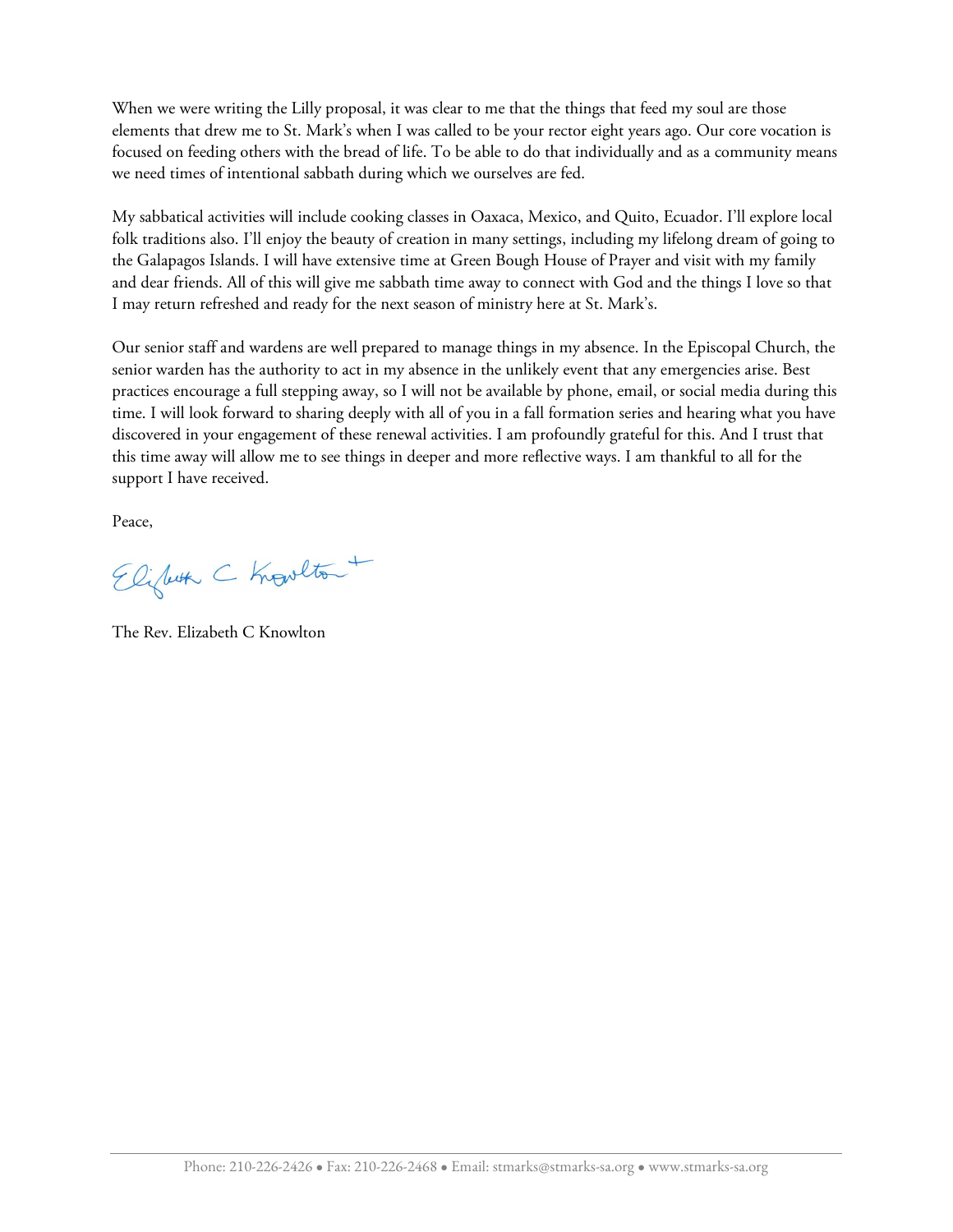Dear friends,

A year ago, while we prepared the proposal seeking funding for Beth's sabbatical from the Lilly Endowment, we were not certain if awarded the grant that Beth would actually be able to use it between the challenges of COVID and construction. This is precisely why we are so excited that Beth's sabbatical can go forward as we prayed and planned!

St. Mark's is in a very good place as Beth begins her time away. Reconstruction of our facilities, other than Gish Hall, is virtually complete, and your collective generosity has enabled the parish to thrive financially even as we were separated by the pandemic.

Equally exciting are the events we've planned for the parish in the coming months which parallel Beth's activities and travels: cooking classes led by top local chefs and our own kitchen staff, hiking, and gardening. As we read the reflections in the Annual Report, we noticed the themes of separation, grief, seeking, gratitude, and hope. And we've heard from many of you that these reflections resonated with you. We invite you to engage in our sabbatical activities as a way of reclaiming joy and community life as we establish our new dayto-day rhythms.

Our prayerful hope is that we will all start the new program year in the fall genuinely renewed.

Blessings,

Heorge

Senior Warden Junior Warden

## Laura

George Spencer Laura Sellitto-Wickham

| <b>Parish Sabbatical Events</b> |
|---------------------------------|
|---------------------------------|

| Sunday, May 8        | Meredith's send-off celebration (10:10 am), Youth recognition Sunday                    |
|----------------------|-----------------------------------------------------------------------------------------|
| Saturday, May 14     | Rev. Mike Marsh trains lay leaders as reflection facilitators for sabbatical activities |
| Sunday, May 15       | Beth's send-off celebration (after 10 am service)                                       |
| Saturday, May 21     | Cooking Demo: Mole w/Clementine Chef de Cuisine Carlos Martinez (11 am-1 pm)            |
| Sunday, May 22       | Bishop's visit, Confirmation, parish picnic in Travis Park                              |
| Saturday, June 4     | Gardening/butterfly workshop at Sinkin Eco Center (San Antonio College)                 |
| Sunday, June 5       | Feast of Pentecost                                                                      |
| June $6-10$          | Vacation Bible School at St. Mark's (half day)                                          |
| Sunday, June 12      | Holy hike/birding at Incarnate Word Headwaters Sanctuary with Mark Menjivar             |
| Monday, June 20      | Cooking Class: w/Pharm Table Chef Elizabeth Johnson (11 am-1 pm)                        |
| July 7-10            | St. Mark's at Mustang Island Family Camp with Matt Wise and Ann Fraser                  |
| Monday, July 11      | Cooking Class: with Gwendolyn Group's Michael Sohocki (5 pm-7 pm)                       |
| Saturday, August 6   | Cooking Class: Cavatelli w/Clementine Chef John Russ (11 am-1 pm)                       |
| Thursday, August 18  | Cooking Class: Desserts with Chuy Mendoza and Richard Maldonado (5pm - 7pm)             |
| Sunday, September 11 | Welcome Back reception (10:10 am); evening picnic with music                            |
| October 14-16        | Rededication Weekend: parish-wide celebration, reconsecration, music, outreach          |